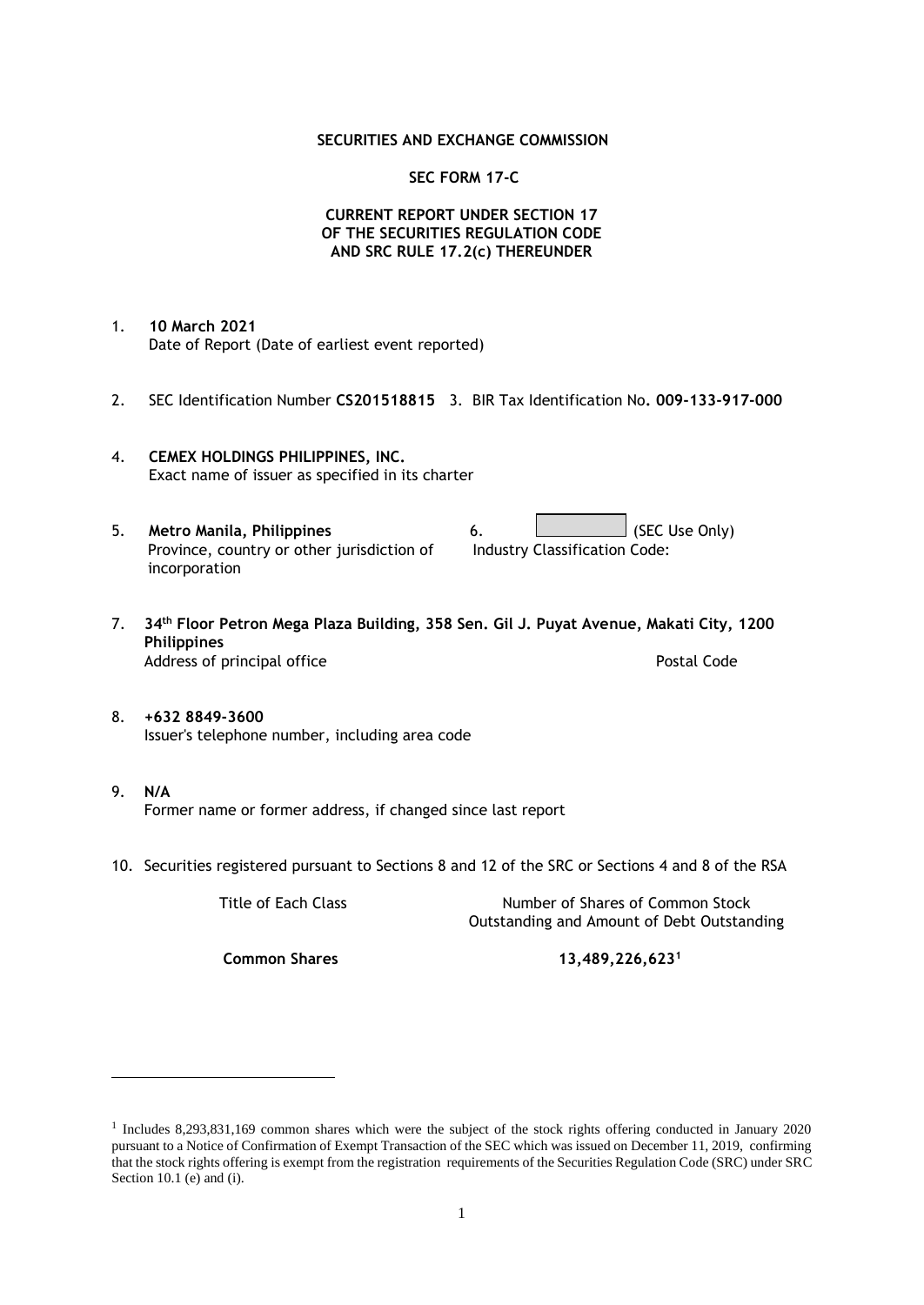11. Indicate the item numbers reported herein: **Item 9 - Other Events**

**CEMEX HOLDING PHILIPPINES, INC. ("CHP") reports on the use of proceeds realized from the Stock Rights Offering (SRO) of 8,293,831,169 common shares of CHP that was conducted in**  Based on the Offer Price of £1.54 per share, the total proceeds from the SRO **amounted to P12,772,500,000.26.** 

**The following costs and expenses were disbursed/charged today against the SRO proceeds:**

| USE OF PROCEEDS/PURPOSE                                                                     | <b>AMOUNT</b> (in<br>Pesos) |
|---------------------------------------------------------------------------------------------|-----------------------------|
| Costs and expenses associated with the SOLID Cement plant<br>expansion project <sup>1</sup> | 4,218,501.65                |

<sup>1</sup>*Funded through advances made by CHP to Solid Cement Corporation ("SOLID") under the Revolving Master Loan Facility Agreement dated 3 March 2020 entered into between CHP, as lender, and SOLID, as borrower*

## **SIGNATURES**

Pursuant to the requirements of the Securities Regulation Code, the issuer has duly caused this report to be signed on its behalf by the undersigned hereunto duly authorized.

**CEMEX HOLDINGS PHILIPPINES, INC. 10 March 2021 Issuer Date** 

 **Jannette Virata Sevilla Compliance Officer**